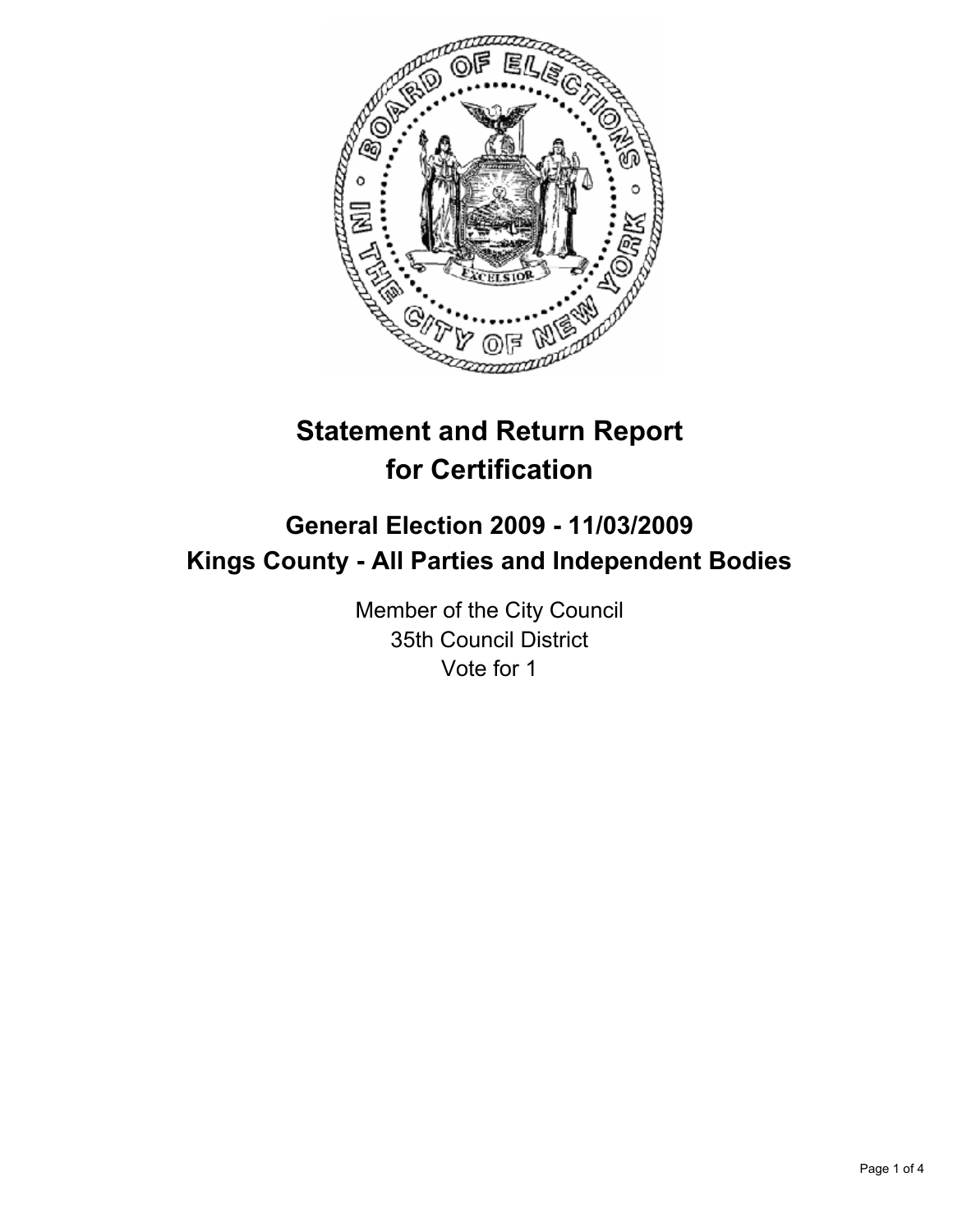

# **Assembly District 43**

| PUBLIC COUNTER                  | 4,319 |
|---------------------------------|-------|
| EMERGENCY                       | 79    |
| ABSENTEE/MILITARY               | 36    |
| AFFIDAVIT                       | 54    |
| Total Ballots                   | 4,488 |
| LETITIA JAMES (DEMOCRATIC)      | 2,937 |
| STUART A BALBERG (REPUBLICAN)   | 579   |
| STUART A BALBERG (CONSERVATIVE) | 143   |
| <b>Total Votes</b>              | 3,659 |
| Unrecorded                      | 829   |

# **Assembly District 50**

| PUBLIC COUNTER                  | 3,739 |
|---------------------------------|-------|
| <b>EMERGENCY</b>                | 21    |
| ABSENTEE/MILITARY               | 60    |
| <b>AFFIDAVIT</b>                | 69    |
| <b>Total Ballots</b>            | 3,889 |
| LETITIA JAMES (DEMOCRATIC)      | 2,925 |
| STUART A BALBERG (REPUBLICAN)   | 181   |
| STUART A BALBERG (CONSERVATIVE) | 47    |
| <b>Total Votes</b>              | 3,153 |
| Unrecorded                      | 736   |

#### **Assembly District 52**

| PUBLIC COUNTER                  | 984   |
|---------------------------------|-------|
| <b>EMERGENCY</b>                | 0     |
| ABSENTEE/MILITARY               | 18    |
| <b>AFFIDAVIT</b>                | 11    |
| <b>Total Ballots</b>            | 1.013 |
| LETITIA JAMES (DEMOCRATIC)      | 817   |
| STUART A BALBERG (REPUBLICAN)   | 54    |
| STUART A BALBERG (CONSERVATIVE) | 10    |
| <b>Total Votes</b>              | 881   |
| Unrecorded                      | 132   |

#### **Assembly District 56**

| PUBLIC COUNTER                  | 453 |
|---------------------------------|-----|
| <b>EMERGENCY</b>                | 2   |
| ABSENTEE/MILITARY               |     |
| AFFIDAVIT                       | 12  |
| <b>Total Ballots</b>            | 474 |
| LETITIA JAMES (DEMOCRATIC)      | 341 |
| STUART A BALBERG (REPUBLICAN)   | 18  |
| STUART A BALBERG (CONSERVATIVE) | 3   |
| <b>Total Votes</b>              | 362 |
| Unrecorded                      | 112 |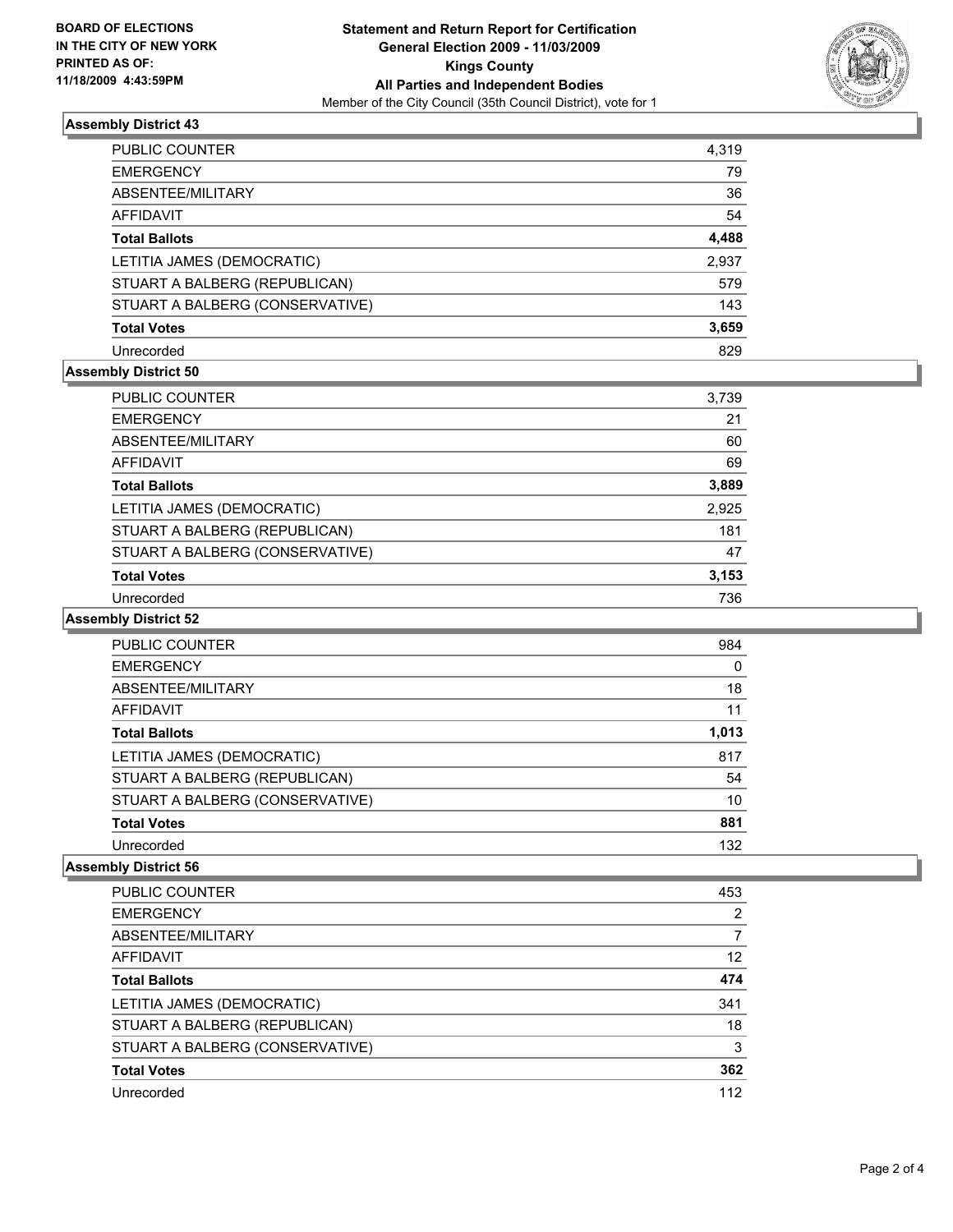

# **Assembly District 57**

| <b>PUBLIC COUNTER</b>           | 15,370 |
|---------------------------------|--------|
| <b>EMERGENCY</b>                | 91     |
| ABSENTEE/MILITARY               | 272    |
| AFFIDAVIT                       | 221    |
| <b>Total Ballots</b>            | 15,954 |
| LETITIA JAMES (DEMOCRATIC)      | 12,853 |
| STUART A BALBERG (REPUBLICAN)   | 523    |
| STUART A BALBERG (CONSERVATIVE) | 103    |
| DREW AKASON (WRITE-IN)          |        |
| PETER VITAKIS (WRITE-IN)        |        |
| <b>Total Votes</b>              | 13,481 |
| Unrecorded                      | 2.473  |